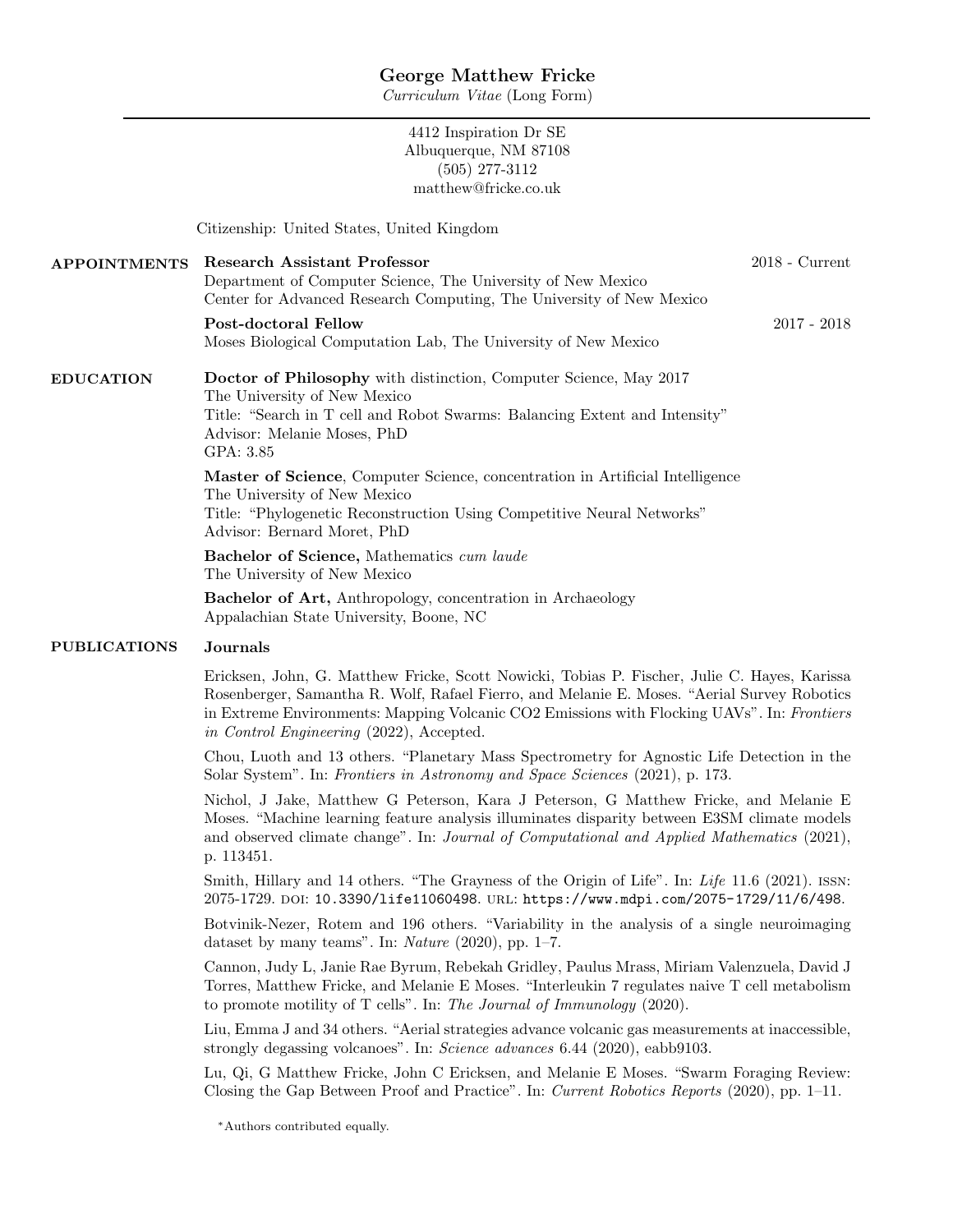Tasnim\*, Humayra, G Matthew Fricke\*, Janie R Byrum\*, Justyna O Sotiris, Judy L Cannon, and Melanie E Moses. "Quantitative Measurement of naïve T cell association With Dendritic cells, FRCs, and Blood Vessels in lymph nodes". In: Frontiers in Immunology 9 (2018).

Mrass, Paulus and 10 others. "ROCK regulates the intermittent mode of interstitial T cell migration in inflamed lungs". In: Nature communications 8.1 (2017), p. 1010.

Fricke, G. Matthew, Joshua Hecker, Judy Cannon, and Melanie Moses. "Immune-Inspired Search Strategies for Robot Swarms". In: Robotica (2016).

Fricke, G. Matthew, Kenneth Letendre, Melanie Moses, and Judy Cannon. "Persistence and adaptation in immunity: T cells balance the extent and thoroughness of search". In: PLoS Computational Biology (2016).

Flanagan, Tatiana P., Kenneth Letendre, William R. Burnside, G. Matthew Fricke, and Melanie E. Moses. "Quantifying the Effect of Colony Size and Food Distribution on Harvester Ant Foraging". In: PLoS ONE (2012). DOI: 10.1371/journal.pone.0039427.

Hu, Bin, G. Matthew Fricke, James R. Faeder, Richard G. Posner, and William S. Hlavacek. "GetBonNie for building, analyzing, and sharing rule-based models". In: Bioinformatics (2009). DOI: 10.1093/bioinformatics/btp173.

Fricke, G. Matthew and James L. Thomas. "Receptor aggregation by intermembrane interactions: A Monte Carlo Study". In: *Biophysical Chemistry* (2006). DOI: 10.1016/j.bpc.2005.09. 019.

#### Book Chapters

Suderman, Ryan, G Matthew Fricke, and William Hlavacek. "Using RuleBuilder to Graphically Define and Visualize BioNetGen-Language Patterns and Reaction Rules". In: Methods in Molecular Biology. Vol. 1945. Apr. 2019, pp. 33–42. isbn: 978-1-4939-9100-6. doi: 10.1007/978-1- 4939-9102-0\_2.

Moses, Melanie, Tatiana Flanagan, Kenneth Letendre, and Matthew Fricke. "Ant Colonies as a Model of Human Computation". In: Handbook of Human Computation. Ed. by Pietro Michelucci. New York, NY: Springer, 2014, pp. 25-39. DOI: 10.1007/978-1-4614-8806-4.

#### Conference Proceedings

Ericksen, John, Abhinav Aggarwal, G Matthew Fricke, and Melanie E Moses. "LOCUS: A Multi-Robot Loss-Tolerant Algorithm for Surveying Volcanic Plumes". In: IEEE Robotics and Computing Conference (IRC). IEEE, 2020.

Lu, Qi, G. Matthew Fricke, Takaya Tsuno, and Melanie E. Moses Moses. "A Bio-Inspired Transportation Network for Scalable Swarm Foraging". In: IEEE International Conference on Robotics and Automation (ICRA). IEEE, 2020, pp. 6120-6126. poi: 10.1109/ICRA40945.2020.9196762.

Aggarwal, Abhinav, Diksha Gupta, William F. Vining, G. Matthew Fricke, and Melanie E. Moses. "Ignorance Is Not Bliss: An Analysis of Central-Place Foraging Algorithms". In: Proceedings of the International Conference on Intelligent Robots and Systems (IROS). IEEE, 2019.

Qi, Lu, Antonio D. Griego, G. Matthew Fricke, and Melanie E Moses. "Comparing Physical and Simulated Performance of a Deterministic and a Bio-inspired Stochastic Foraging Strategy for Robot Swarms". In: Proceedings of the International Conference on Robotics and Automation (ICRA). IEEE, 2019.

Fricke, G. Matthew, Joshua P Hecker, Antonio D. Griego, Linh Tran, and Melanie E Moses. "A Distributed Deterministic Spiral Search Algorithm for Robot Swarms". In: Proceedings of the International Conference on Intelligent Robots and Systems (IROS). IEEE, 2016.

Fricke, G. Matthew, Joshua P Hecker, Sarah R Black, Judy L Cannon, and Melanie E Moses. "Distinguishing Adaptive Search From Random Search in Robots and T cells". In: Proceedings of the Conference on Genetic and Evolutionary Computation (GECCO). ACM, 2015. DOI: 10. 1145/2739480.2754794.

Fricke, G. Matthew, François Asperti-Boursin, Joshua Hecker, Judy Cannon, and Melanie Moses. "From Microbiology to Microcontrollers: Robot Search Patterns Inspired by T Cell Movement". In: The European Conference on Artificial Life (ECAL). Vol. 12. 2013, pp. 1009–1016.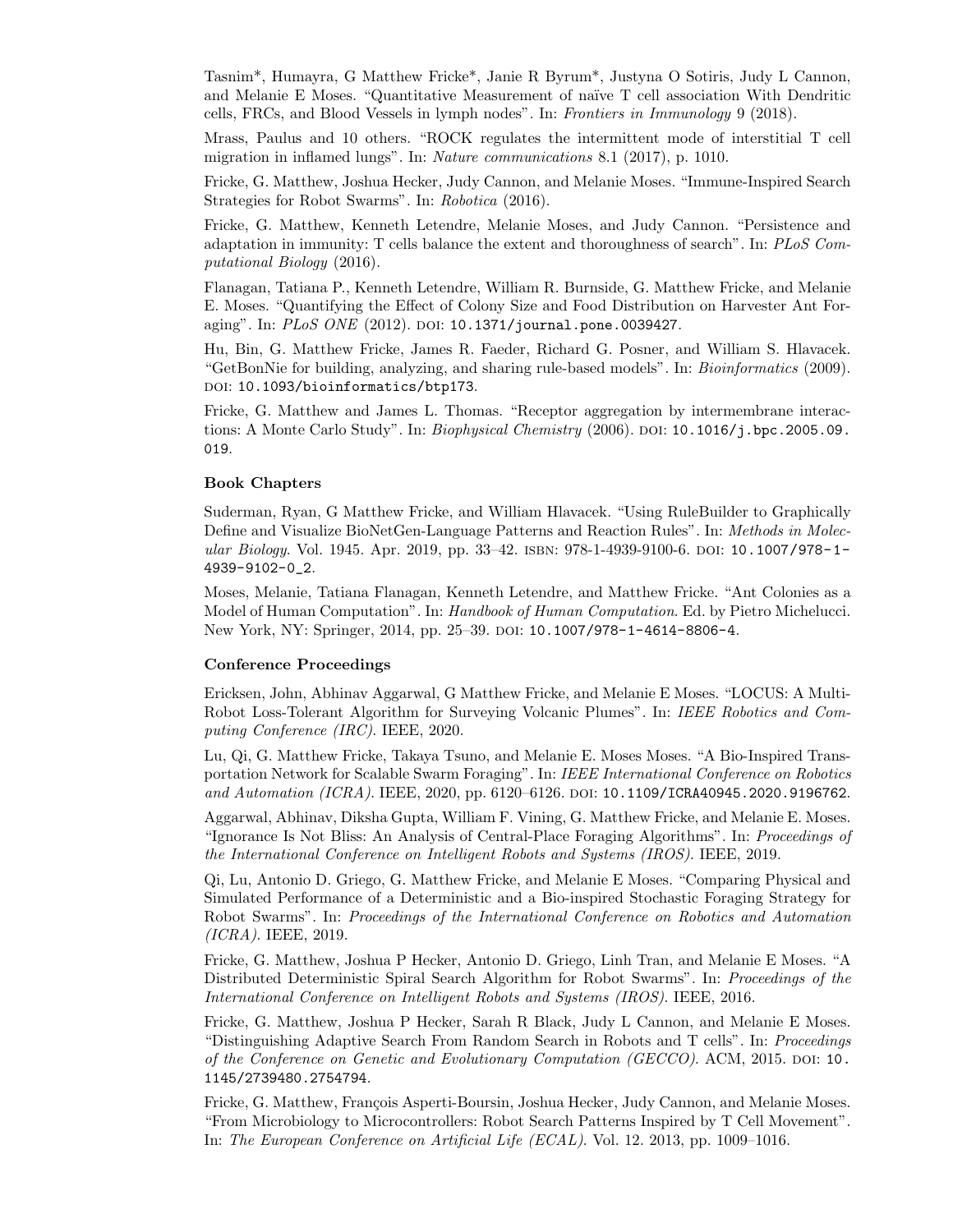Flanagan, Tatiana P., Kenneth Letendre, William R. Burnside, G. Matthew Fricke, and Melanie E. Moses. "How Ants Turn Information Into Food: A Case Study in Distributed Search". In: IEEE Symposium on Artificial Life (ALIFE). IEEE, 2011, pp. 178–185. doi: 10.1109/ALIFE. 2011.5954650.

## Technical Reports

Andy Claiborne and G. Matthew. Fricke and L. Lopes and George Luger, "Emergent Representation in a Robot Control Architecture", 2nd Annual UNM-NASA PURSUE Conference on Autonomous Control Systems, 2000, UNM Computer Science Technical Report TR-CS-2000-55

#### Abstracts and Extended Abstracts

J. Jake Nichol, Matthew G. Peterson, G. Matthew Fricke, "Learning Why: Data-Driven Causal Evaluations of Climate Models", Thirty-eighth International Conference on Machine Learning (ICML), Online, 2021

Jannatul Ferdous, G. Matthew Fricke, Judy L. Cannon and Melanie E. Moses, 8th Annual Biological Distributed Algorithms (BDA) Workshop, Online, 2021

Janie Rae Byrum et al., "Interleukin 7 regulates naïve T cell metabolism to promote motility of naïve T cells" American Association of Immunologists, Honolulu, Hawaii, US, 2020

Cannon, Judy and E. Moses, Melanie and R. Byrum, Janie and Mrass, Paulus and Matthew Fricke, G and Tasnim, Humayra, "Modeling T Cell Motion in Tissues During Immune Responses", Biophysical Journal, 116:02 pp 322a, 2019. 10.1016/j.bpj.2018.11.1749

Santiago R Arellano et al. "UAV-based Measurements of the High-Altitude Plume of Manam Volcano" (ID: 518048), American Geophysical Union Fall Meeting, San Francisco, 2019. EP13A-02.

Sarah M. Ackerman et al., "The Swarmathon: An autonomous swarm robotics competition," Workshop on Swarms: From Biology to Robots and back at the 2018 IEEE/RSJ International Conference on Robotics and Automation (ICRA), Brisbane, Australia, arxiv.org/abs/1805.08320, 2018.

G. Matthew Fricke, Diksha Gupta, and Melanie Moses, "Biologically-Inspired Distributed Spatial Search for Ground-Based Foraging Swarms", 5th Annual Biological Distributed Algorithms (BDA) Workshop, Washington, DC, 2017

# CONFERENCES Oral Presentations

Wolf, S., Nowicki, S., Fischer, T. P., Rosenberger, K., Ericksen, J. C., Fricke, G. M., Moses, M. E. "Quantifying the relationship between deep degassing structures (DDS) and deep thermal structures (DTS)"" AGU Fall Meeting 2021. AGU, 2021.

G. Matthew Fricke, "The Volcan Swarm", Society for Industrial and Applied Mathematics (SIAM) Conference on Applications of Dynamical Systems, 2021. (presenter)

Aggarwal, Abhinav, Diksha Gupta, William F. Vining, G. Matthew Fricke, and Melanie E. Moses, "Ignorance Is Not Bliss: An Analysis of Central-Place Foraging Algorithms", 32nd Annual International Conference on Intelligent Robots and Systems, Macau, China, 2019 (presenting author)

G. Matthew Fricke, Joshua P. Hecker, Antonio Griego, Linh Tran, and Melanie Moses, "A Distributed Deterministic Spiral Search Algorithm for Swarms", 29th Annual International Conference on Intelligent Robots and Systems, Daejeon, South Korea, 2016 (presenting author)

G. Matthew Fricke, "Swarmathon: Training the Next Generation of ROS Programmers", RosCon 2016 Lightning Talks, Seoul, South Korea, 2016 (presenter)

G. Matthew Fricke, Joshua P. Hecker, "Swarmathon Technical Tutoral: Extended Kalman Filters", Robotics: Science and Systems (RSS), Ann Arbor, MI, 2016, (presenter)

G. Matthew Fricke, Josh P. Hecker, Antonio Griego, Linh Tran, and Melanie Moses, "Spiral Search in Robot Swarms", 12th Annual UNM Computer Science Student Conference, 2016, Albuquerque, NM. (presenting author)

G. Matthew Fricke, Judy Cannon and Melanie Moses, "Effciency of T Cell Search in Lymph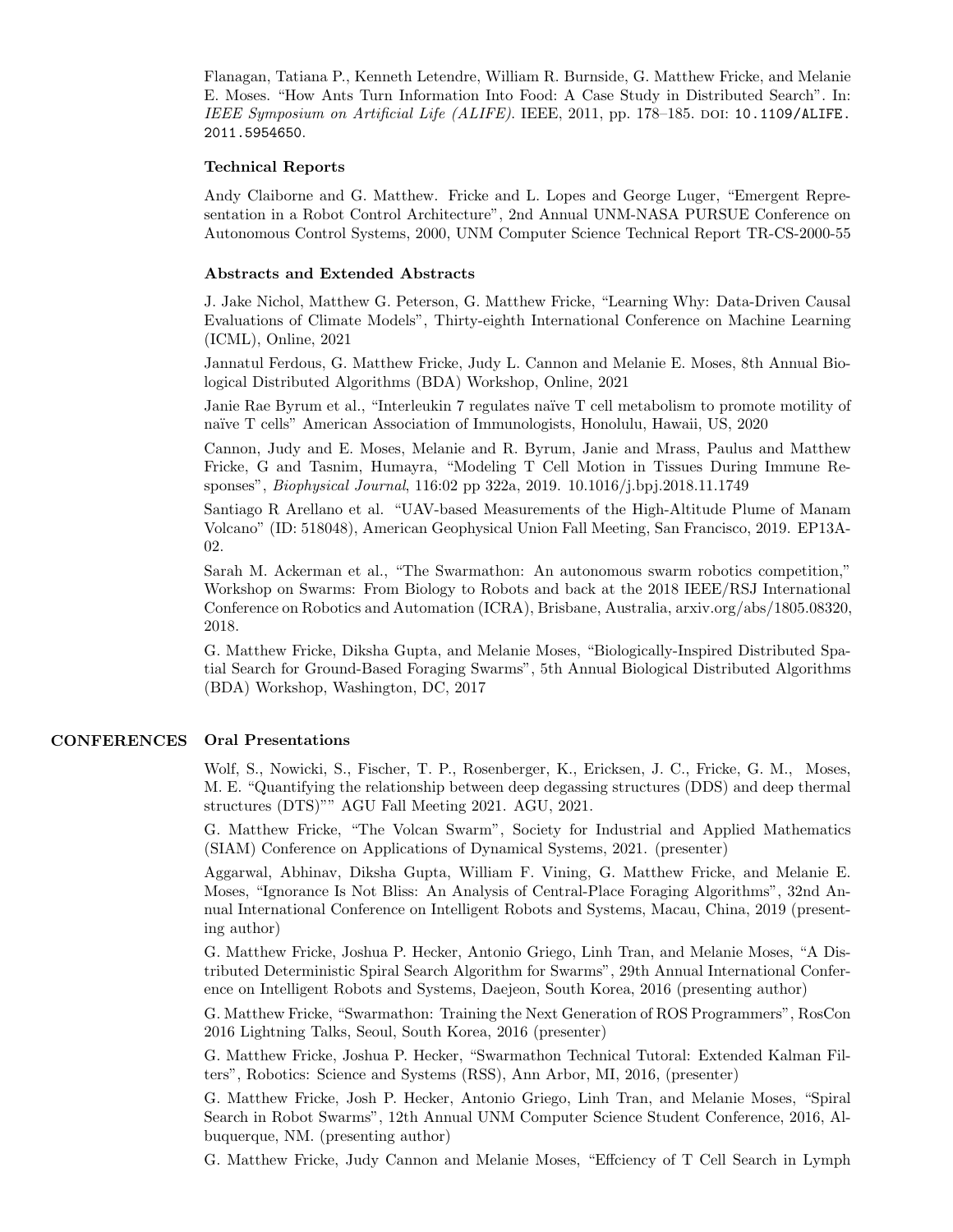Nodes", 12th Annual Conference on Complex Systems, Phoenix, AZ. 2016 (presenting author)

G. Matthew Fricke, Judy Cannon, and Melanie Moses, "T Cell Search Inspired Computation", Motility in the Immune System: From Microscopic Movement to Macroscopic Function, Workshop, Santa Fe Institute, Santa Fe, NM, 2015 (presenter)

Tatiana Flanagan, G. Matthew Fricke, Joshua P. Hecker, Kenneth Letendre, Drew Levin, Stephanie Forrest, Deborah Gordon and Melanie Moses, "Using Information to Improve Collective Search", 12th Annual Conference on Complex Systems, Phoenix, AZ, 2015, (presentation, author)

G. Matthew Fricke, Sarah R. Black, Joshua P. Hecker, Judy L. Cannon, and Melanie E. Moses. "Distinguishing Adaptive Search From Random Search in Robots and T Cells", 17th Annual Genetic and Evolutionary Computation Conference, Madrid, 2015 (presenting author)

G. Matthew Fricke, François Asperti-Boursin, Judy Cannon, and Melanie Moses, "T Cell Motility and Robotic Search", 10th Annual UNM Computer Science Student Conference, 2014 Apr 18th, Albuquerque, NM, (presenting author)

## Posters

Victoria. Da Poian, Natalie Grefenstette, Lu Chou, G. Matthew Fricke, Heather Graham, Chris Kempes, P. Mahaffy, S. Sarah Johnson, "Comparing Agnostic Polymer Detection Methods Using Artificial Mass Spectrometry", NASA Goddard Space Flight Center: Early Career Science Forum, Washington DC, 2020

Jake Nichol, Matthew Peterson, Kara Peterson, David Stracuzzi, G. Matthew Fricke, and Melanie Moses, "Machine Learning to Compare Features of Simulated and Observed Arctic Sea Ice Extent.", American Geophysical Union (Fall Meeting), San Francisco, 2019

C. Kempes, L. Chou, N. Greenstette, V. Da Poian, M, Fricke, "Mass Spectrometry Agnostic Identification of Complexity", Mars Extant Life: What's Next Conference, Carlsbad, NM, 2019

Emma J. Liu et al. "The View From ABOVE: Aerial-Based Observations of Volcanic Emissions at Manam, Papua New Guinea", Deep Carbon Observatory Conference, Washington DC, 2019

Kirubel Tadesse, George Matthew Fricke, Joshua Peter Hecker, Melanie Moses, "April Tag Detection: Calculating Distance Use ROS Transform Package", 29th Annual International Conference on Intelligent Robots and Systems, Daejeon, South Korea, 2016

G. Matthew Fricke, Joshua P. Hecker, Melanie E. Moses, "The Adaptive L´evy Search Algorithm Applied to a Robot Swarm", Quantifying Complex Transport with Lévy Walks: From Cold Atoms to Humans and Robots, Physikzentrum Bad Honnef, 2016

Byrum, J.R., Tafoya, J., Fricke, G.M., Moses, M.E., Cannon, J.L. "Quantitating Dendritic Cell Distribution in Lymph Nodes", American Association of Immunologists, Seattle, WA. 2016

G. Matthew Fricke, Judy Cannon, François Asperti-Boursin and Melanie Moses, "T Cell Stochastic Search Patterns", Stochastic Single-Cell Dynamics in Immunology Experimental and Theoretical Approaches, Workshop, Netherlands Royal National Academy, Amsterdam, 2015

G. Matthew Fricke, François Asperti-Boursin, Judy Cannon, and Melanie Moses, "Efficiency and Robustness of T Cell Search", 3rd Biennial Conference on Systems Approaches to Immunology and Infectious Diseases, Santa Fe, NM, 2014

Tatiana M. Paz, G. Matthew Fricke, Kenneth Letendre, William R. Burnside and Melanie Moses, "Effects of Colony Size and Resource Distribution on the Foraging Behavior of Three Species of Desert Harvester Ants" 94th Ecological Society of America Annual Meeting, Albuquerque, NM, 2009

James R. Faeder, Michael L. Blinov, G. Matthew Fricke, Jeremy E. Kozdon, Nathan Lemons and William S. Hlavacek, "Rule-Based Modeling of Biochemical Networks with BioNetGen2" 6th International Conference on Systems Biology (ICSB), Boston, MA, 2005

# TEACHING Computer Programming Fundamentals for Non-Majors Spring 2020

The University of New Mexico Computer Science Dept.

• Instructor of Record. Provides a rigorous foundation in programming with application to mathematical modelling. This course is designed for students in the engineering school. Students learn Python and MATLAB.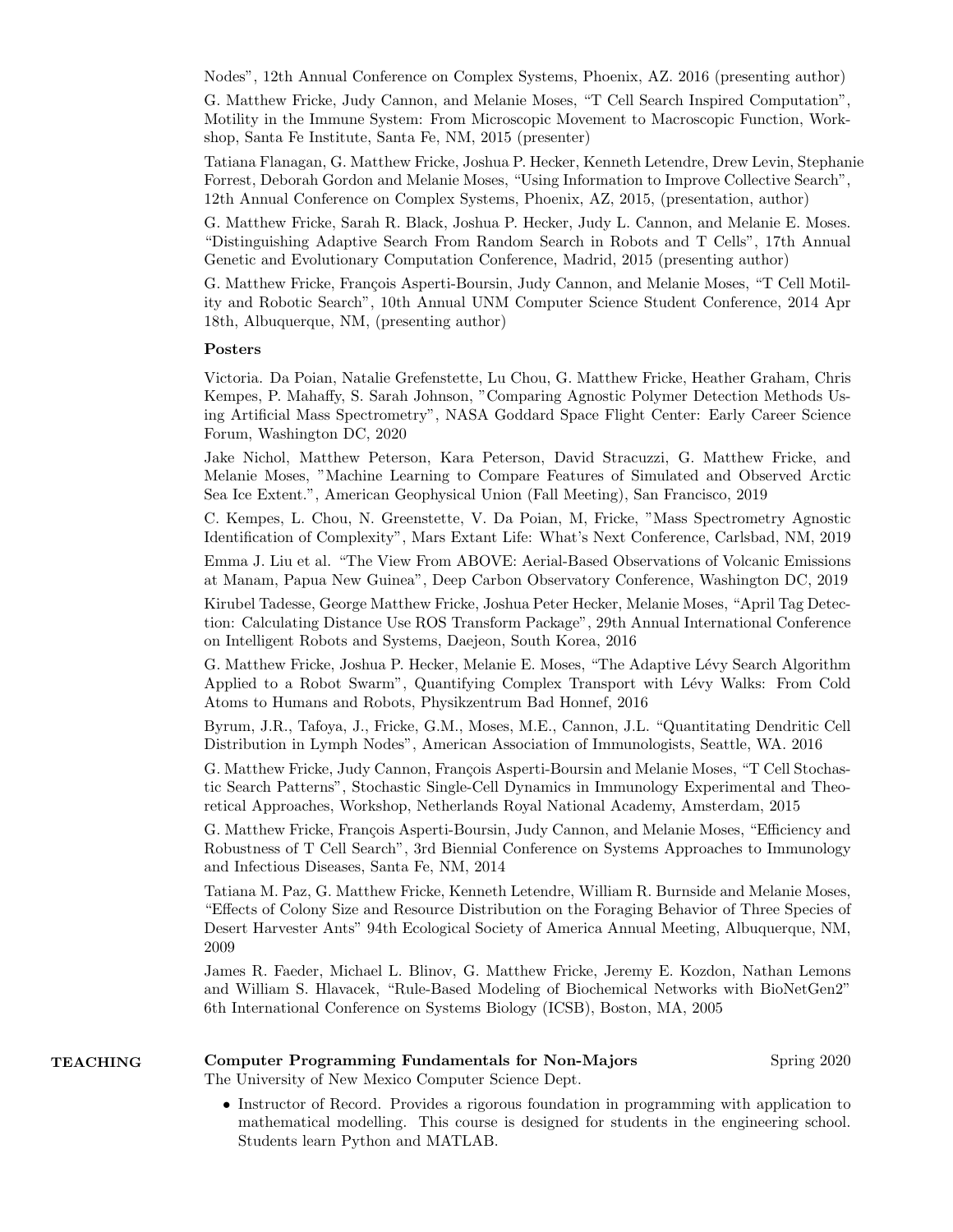## Experimental Methods in Computer Science Spring 2019

The University of New Mexico Computer Science Dept.

• Instructor of Record. Graduate students learn how to use a data-driven approach to understand computing phenomena, formulate hypotheses, design computing experiments to test and validate or refute hypotheses, and evaluate and interpret empirical results. This lays the foundation for rigorous graduate-level research.

## Introduction to Programming Swarm Robots Fall 2017

The University of New Mexico Computer Science Dept.

• Instructor of Record. Dual graduate and undergraduate course in Swarm Robotics. Students learn to program robots in hardware and using the Gazebo simulator. Emphasis on writing collaborative algorithms using the Robot Operating System (ROS) and ARGoS frameworks.

#### Complex Adaptive Systems Spring 2017

The University of New Mexico Computer Science Dept.

• Instructor of Record. Graduate course in Complex Adaptive Systems. Topics included dynamical systems, genetic algorithms, game theory, cellular automata, and network theory.

Quantifying and Modeling T cell Motility in Lymph Nodes Summer 2016, 2018 Quantitative Biology (q-bio) Summer School, Albuquerque, NM

• Guest Lecturer: taught maximum likelihood analysis and methods for distinguishing motility models.

#### Mathematical Foundations of Computer Science Summer 2013

The University of New Mexico Computer Science Dept.

• Instructor of Record: Responsible for all aspects of this course in discrete math. Topics covered include proofs, set theory, logic, combinatorics, state machines, generator functions and recurrence relations.

## Complex Adaptive Systems Spring 2013

The University of New Mexico Computer Science Dept.

• Teaching Assistant: Assisted Prof. Moses in organizing, grading, and teaching this graduate level course.

## Intermediate Programming with Java Fall 2012

The University of New Mexico Computer Science Dept.

• Teaching Assistant: Lectured on Java programming, ran labs, designed and graded assignments and exams.

| Computer Programming Fundamentals with $C++$        | Summer 2003 |
|-----------------------------------------------------|-------------|
| The University of New Mexico Computer Science Dept. |             |

• Instructor of Record. Responsible for all aspects of this course which provides engineering students with a foundation in problem solving using C++.

#### Discrete Math Spring 2002

The University of New Mexico Computer Science Dept.

• Guest Lecturer: taught inference rules and proof techniques.

#### PROFESSIONAL Research Assistant Professor 2018-Current

EXPERIENCE

## Computer Science Department, The University of New Mexico

- Topic supervisor for graduate students in computer science researching synthetic biology, machine learning applied to climate change, and algorithms for swarm drone monitoring of volcanoes.
- Teach computer science courses as an Adjunct Assistant Professor as required (see teaching section).

#### Research Assistant Professor 2018-Current

Center for Advanced Research Computing, The University of New Mexico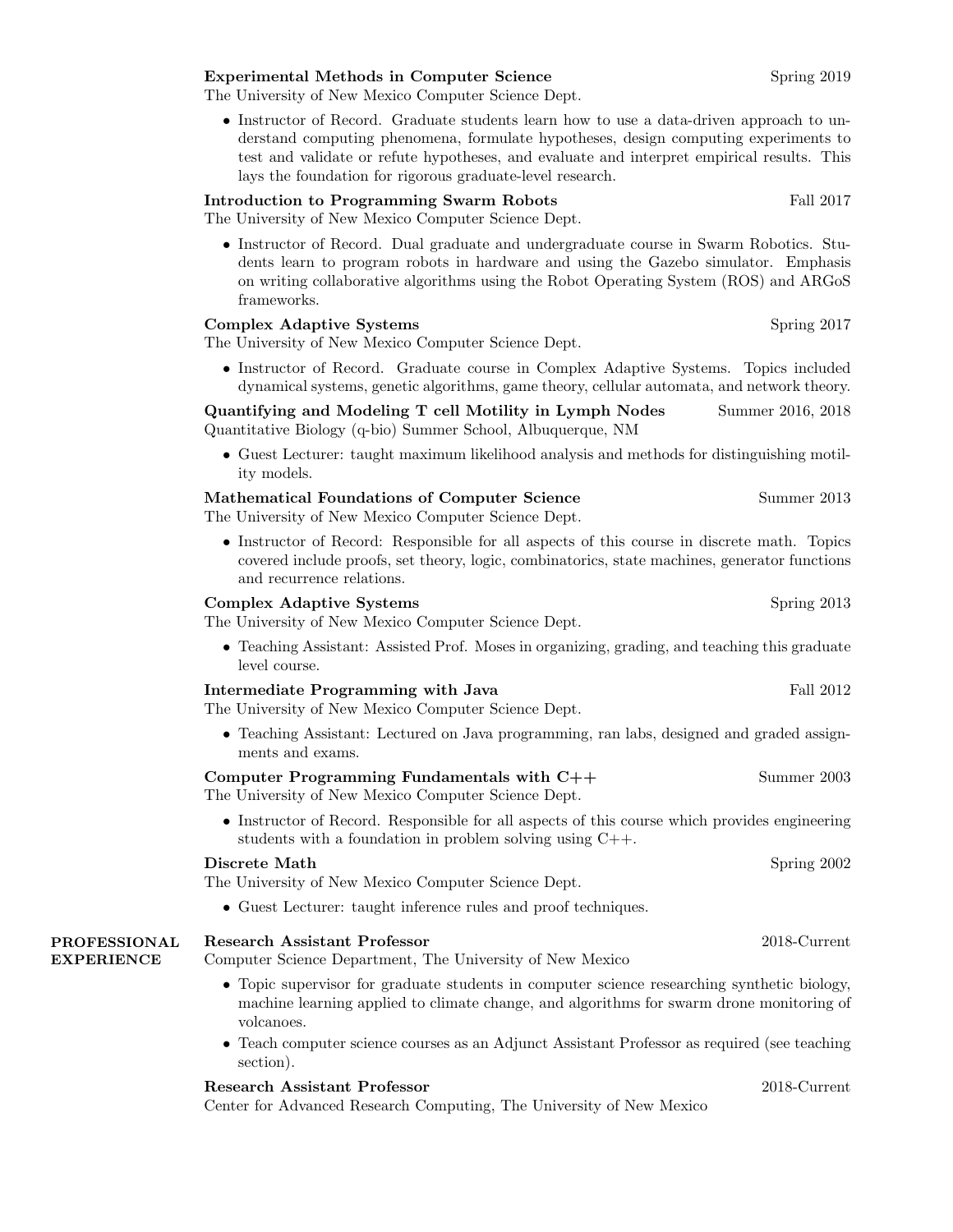• CARC is the primary high performance computing center at UNM and is one of the largest in New Mexico. I support scientific computing code to solve problems in fluid dynamics, radio-astronomy, quantum-computing, molecular biology, deep-learning, very large genome analysis, phylogenetic reconstruction, and others in support of the research community at UNM. I also teach HPC workshops. I supervise 3-4 graduate students each semester.

# NASA Swarmathon Technical Lead 2015-2019

Department of Computer Science, The University of New Mexico, Albuquerque, NM

- Promoted from Software Lead in 2017
- Supervise eight graduate and undergraduate programmers.
- Swarmathon: Responsible for all technical aspects of the UNM-NASA swarm robotics resource collection competition including software, hardware, team support, outreach organisation, and purchasing. This program has a budget of \$3 million and has three components: outreach to more than 40 underserved universities and colleges (more than 1,500 students) and more than 50 high schools; novel swarm robot hardware, and development of swarm search algorithms for those robots.

## Graduate Research Assistant 2012-2015

Dept. of Computer Science, The University of New Mexico

- Supervised two programmers and a mathematician.
- Analysis of immunological search processes.
- Development of novel swarm search algorithms using ARGoS and a Beowulf cluster.

#### Research Programmer Spring 2011

Institute for Mathematics and Education, University of Arizona

• Designed and coded mathematical problems as examples of the Common Core States Standards for mathematics for the Illustrative Mathematics Project website. Funded by the Bill and Melinda Gates Foundation.

#### Research Programmer (Contractor) 2004-2010

Theoretical Biology and Biophysics Group, Los Alamos National Labs, Los Alamos, NM

- Team leader supervising two programmers.
- Developed a biochemical reaction network generator and analyzer (RuleBuilder) for BioNet-Gen using Perl and Java under Bill Hlavacek and James Faeder.
- Developed a web-based version of the software (GetBonnie) using PHP, Java, and SQL under Redhat linux (LAMP).

#### Graduate Research Assistant Summer 2003

Department of Physics and Astronomy, University of New Mexico

• Developed a Monte-Carlo computer simulation of IgE cell signaling in  $C_{++}$  with James Thomas (UNM Physics).

#### Analyst-Programmer II Summer 2002

Center for Advanced Research Computing, University of New Mexico

- Summer position working with Gregory Starr (UNM Mechanical Engineering) at the CoMeT (Computational Mechanics Toolkit) robotics group.
- Implemented Neural Networks, Fuzzy Logic Systems in order to generate robotic hand grasp parameters for nuclear waste handling in C++ and Scheme. Funded by the Department of Energy and the Idaho National Engineering and Environmental Laboratory.

#### Research Assistant 2001 - 2002

University of New Mexico NASA Pursue Program

• Worked in George Luger's (UNM Computer Science) lab on the design and implementation of an embodied, agent-based, robotic control system. Funded by the NASA Center for Autonomous Control Engineering.

## Programmer II, Systems Analyst I 1993 - 1999

University of New Mexico Health Sciences Center, CPH and MHC.

• System administration, design, and implementation. Began as helpdesk technician II for several thousand computers in a heterogeneous network environment, promoted to systems analyst responsible for planning and administration of all computer and network systems for two UNM departments. Implemented system administration tools.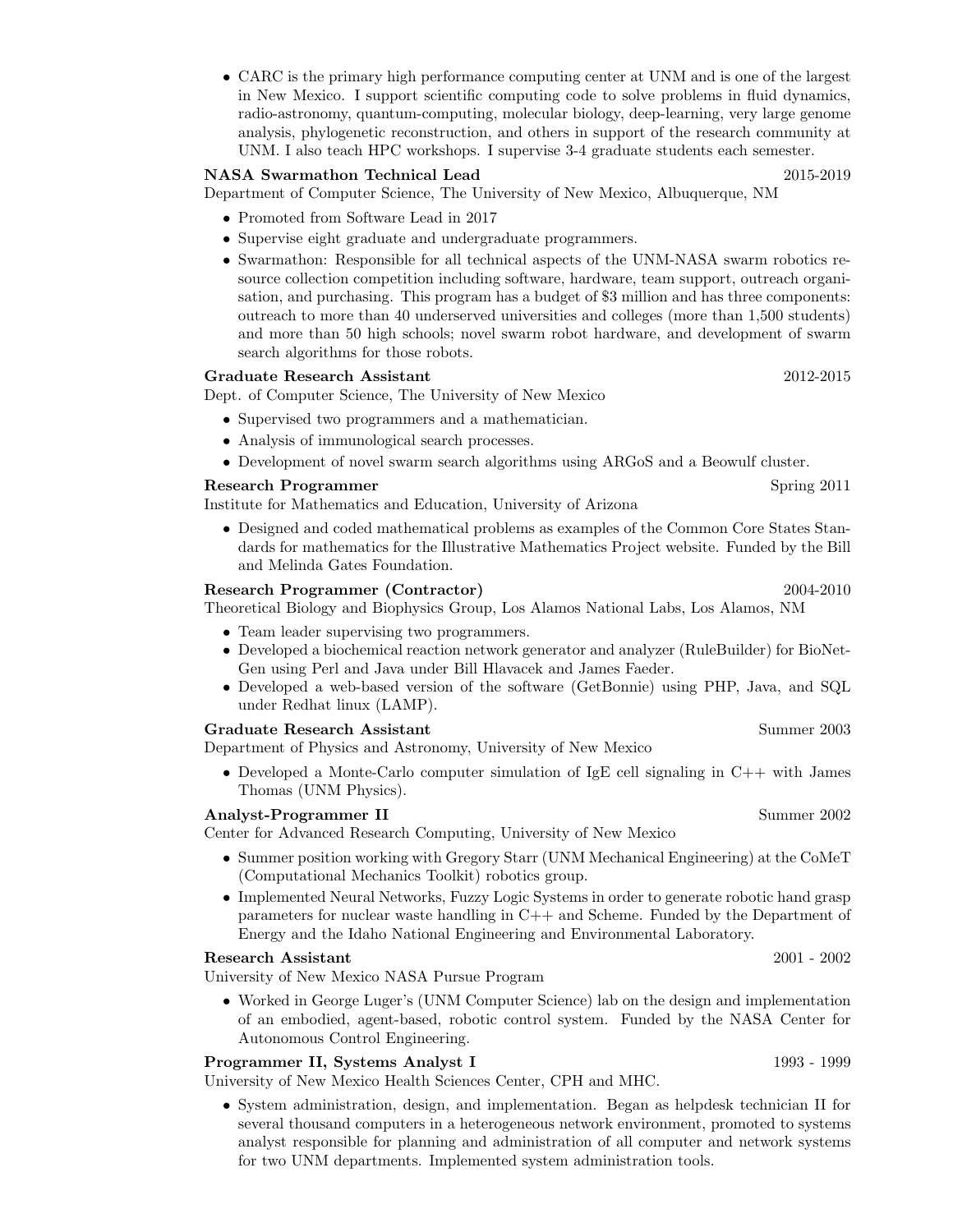|                                    | • Supervised three full time employees.                                                                                                                                                                                                                                                                                                                                                                                                                                                                                                                                                                                                                                                                                                                                                                                                                                                                                                                                                                                                                                                                                                                          |                                                                                       |  |
|------------------------------------|------------------------------------------------------------------------------------------------------------------------------------------------------------------------------------------------------------------------------------------------------------------------------------------------------------------------------------------------------------------------------------------------------------------------------------------------------------------------------------------------------------------------------------------------------------------------------------------------------------------------------------------------------------------------------------------------------------------------------------------------------------------------------------------------------------------------------------------------------------------------------------------------------------------------------------------------------------------------------------------------------------------------------------------------------------------------------------------------------------------------------------------------------------------|---------------------------------------------------------------------------------------|--|
|                                    | Field Archaeologist<br>Mariah and Associates, National Park Service, and Appalachian State University                                                                                                                                                                                                                                                                                                                                                                                                                                                                                                                                                                                                                                                                                                                                                                                                                                                                                                                                                                                                                                                            | 1991-93                                                                               |  |
| <b>COMPUTER</b><br><b>SKILLS</b>   | Languages: C++ (QT, ROS, OpenGL), MPI, Matlab, Java, Javascript, SQL, Julia, HTML5,<br>PHP and Java web interfaces (full stack including node.js)<br>Systems Administration: Linux (Ubuntu, Redhat, CentOS), Windows Server and AD, network<br>infrastructure (DNS, DHCP, NFS, LDAP, Apache and IIS web services), HPC administration<br>(Spack, Warewulf, Torque, Slurm, and Docker/Singularity).<br>Certifications: Microsoft Certified Systems Engineer, Novell Certified Network Engineer                                                                                                                                                                                                                                                                                                                                                                                                                                                                                                                                                                                                                                                                    |                                                                                       |  |
| <b>COMMUNITY</b><br><b>SERVICE</b> | • Reviewer for Swarm Intelligence, Automatica, Journal of Theoretical Biology, IEEE Robotics<br>and Automation Letters, DARS: Distributed Autonomous Robotic Systems, IROS: IEEE/RSJ<br>Intl. Conference on Intelligent Robots and Systems, Alife: Conference on the Synthesis and<br>Simulation of Living Systems, BDA: Biological Distributed Algorithms, ICRA: International<br>Conference on Robotics and Autonomy, and ISRR: International Symposium on Robotics<br>Research.<br>• Workshop Organizer, Robotics Science and Systems Conference, Workshop Hackathon: "Be-<br>come a swarm programmer overnight". MIT, 2017.<br>• Contributor to the Rcpp package for R: the Project for Statistical Computing<br>• Instructor, 29th Annual Supercomputing Challenge, 2018<br>• Volunteer, UNM/VEX Robotics Competition, 2014<br>• Instructor, UNM Computer Science Middle School Outreach, 2014, 2015<br>• Judge, Senior Mathematics, Senior Computer Science, Annual Central NM Regional Science<br>$\&$ Engineering Research Challenge, 2012, 2013, 2016 and 2017<br>• Volunteer Grader, Public Service Company of New Mexico State Math Competition, 2012 |                                                                                       |  |
| PROF. ORGS.                        | • Association for Computing Machinery (ACM)<br>$\bullet\,$ International Association for Artificial Life (ALIFE)<br>• Institute of Electrical and Electronics Engineers (IEEE)<br>• Complex Systems Society (CSS)                                                                                                                                                                                                                                                                                                                                                                                                                                                                                                                                                                                                                                                                                                                                                                                                                                                                                                                                                |                                                                                       |  |
| <b>GRANTS AND</b><br><b>AWARDS</b> | • NSF National Robotics Initiative, "VolCAN: Drone Gas Sampling of Volcanoes", 2020-2024.<br>GeorgeTown University, "Agnostic Biosignatures for Extant Life", 2019-2021.<br>• Biological Distributed Algorithms Workshop Travel Grant, 2017<br>• Best Poster, Quantifying Complex Transport with Lévy Walks at the From Cold Atoms to<br>Humans and Robots Workshop, 2016<br>• NSF Travel Grant distributed by Rice University R3G410, 2016<br>• 1st place 12th Annual UNM Computer Science Graduate Conference, 2016<br>• University of New Mexico Office of Graduate Studies Travel Grant, 2015<br>• 2nd place 10th Annual UNM Computer Science Graduate Conference, 2014<br>• 1st place Tech New Mexico Competition 2013<br>• 1st place, Student Paper Competition, IEEE Symposium on Artificial Life, 2011<br>• Appalachian State University <i>dean's list</i> 1st year.                                                                                                                                                                                                                                                                                    |                                                                                       |  |
| <b>REFERENCES</b>                  | Melanie Moses, PhD, Professor<br>Department of Computer Science<br>University of New Mexico and the Santa Fe Institute<br>Judy Cannon, PhD, Associate Professor<br>Department of Molecular Genetics and Microbiology                                                                                                                                                                                                                                                                                                                                                                                                                                                                                                                                                                                                                                                                                                                                                                                                                                                                                                                                             | melaniem@cs.unm.edu<br>$(505)$ 277-3112<br>jucannon@salud.unm.edu<br>$(505)$ 272-5764 |  |
|                                    | University of New Mexico<br>Joshua Hecker, PhD, Senior Software Engineer<br>Autonomous Systems<br>Lockheed-Martin Corporation                                                                                                                                                                                                                                                                                                                                                                                                                                                                                                                                                                                                                                                                                                                                                                                                                                                                                                                                                                                                                                    | joshua.p.hecker@lmco.com<br>$(720)$ 344-1037                                          |  |